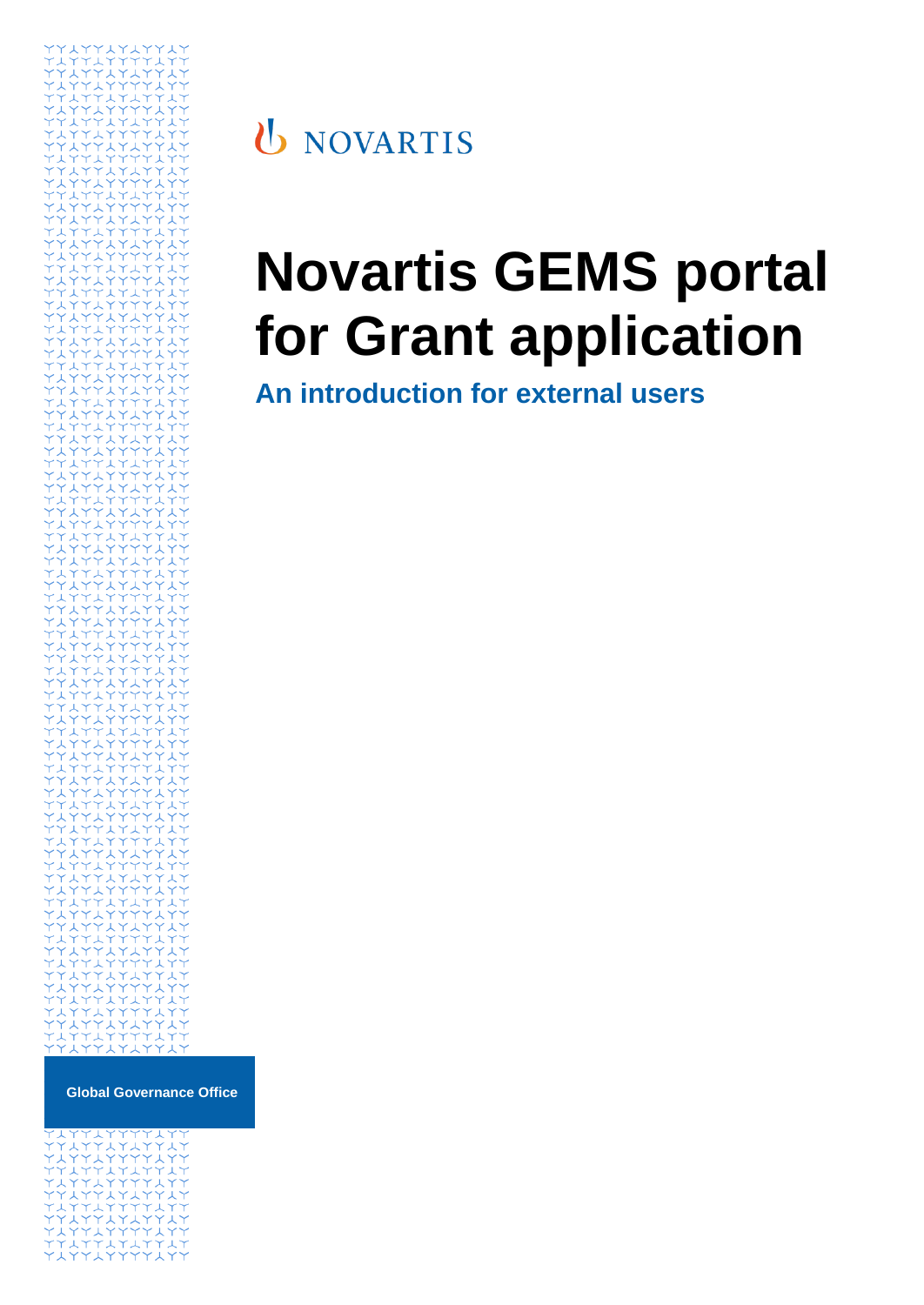### **Welcome to the Novartis GEMS online portal for Grant application**

This online Grant application submission portal is part of a new, global, end-to-end management system, designed to make the application process faster and simpler.

The system offers a number of key benefits to users including:

- Easy-to-complete application forms
- Shorter processing time for most applications
- Clear progress tracking
- Flexibility to use via any mobile device including iPhone, iPad and Android.

The process is largely intuitive. However, should you require any technical assistance, there is a link to a support team provided at the bottom of each page, and they will either answer your query or redirect it to the correct team for response.

#### **1. Registration**

 Begin by clicking on the link below, which takes you to the welcome page. Here, you will first be asked to complete a brief registration form.

<https://www.cybergrants.com/novartis/grants>

#### **2. Making your application**

- Once registered, complete your application by entering information about your organization, your proposal and the requested funding.
- Upload a formal Letter of Request as well as a full program proposal.
- Complete an Attestation and the declaration of any conflicts of interest.
- Submit your request. Please note that once you submit your application, it is locked meaning you will not be able to make any changes to the content.
- Once submitted, your application will transfer to our internal portal where we will manage the review and approval process.
- Your application will show as **Under Review** once it is assigned for review internally. If we require further information before making a decision, we will contact you.

#### **3. Notifying you of our decision**

- If we approve your application, status on your dashboard will change to **Approved**
- If we reject your Request, status will change to **Declined** and a member of our team will contact you separately to provide the reasons for the rejection.

#### **4. Requesting Impact Reports**

 After the end date of your request is reached, we require you to submit an impact report. An impact report will appear under your status in a **Pending Impact Report** section and can include outcomes and transparency reports.